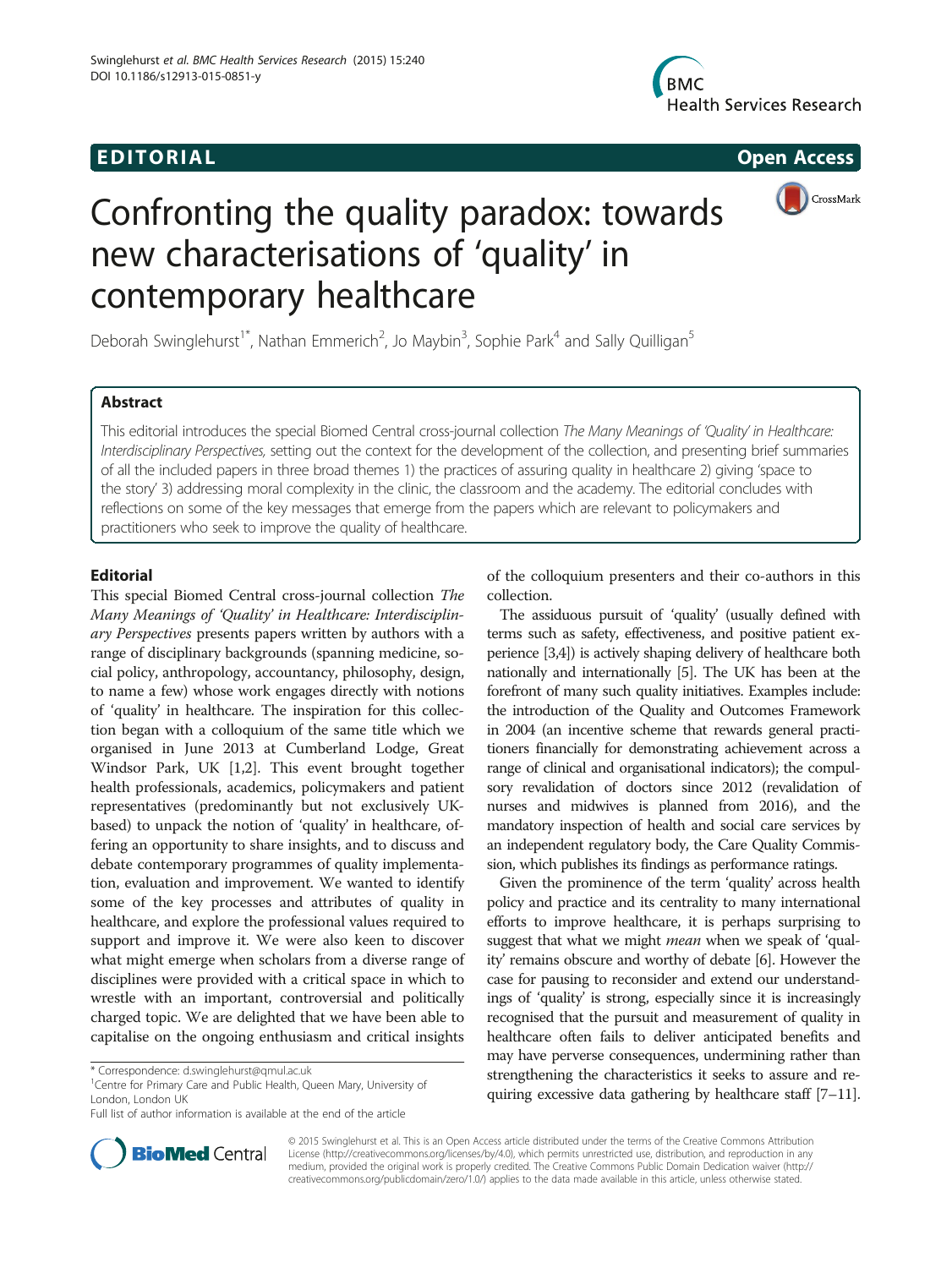This 'quality paradox' resonates through the papers published in this special issue and is, in essence, the 'wicked' problem that we seek to illuminate and explore [\[12\]](#page-4-0). Although the point of departure is healthcare activity in the UK, the papers speak to the issue of 'quality' in ways which are likely to be of relevance to policymakers and practitioners internationally.

The collection brings together both empirical research papers and articles that primarily offer theoretical engagement and analysis. Whilst some authors grapple with fundamental conceptual concerns, others explore the practical ways in which 'quality' may (or may not) become enacted in the real world of healthcare. We believe that the value of the special issue lies not only in the rich variety of perspectives it presents, but in appreciating the connections, synergies and lines of argument as they play out across the collection. Therefore, we strongly encourage readers to put aside disciplinary allegiances and consider straying beyond the articles that seem most immediately appealing. Whilst there are doubtless many alternative ways of categorising the papers by theme, and any such categorisation overlooks areas of overlap and linkage, we will summarise the papers in three broad groupings: the practices of assuring quality in healthcare; giving 'space to the story'; and addressing moral complexity in the clinic, the classroom and the academy.

#### 1. The practices of assuring quality in healthcare

One important theme to emerge from the papers is how the principles and systems which are intended to assure and improve the quality of healthcare are realised in practice. These papers emphasise the need to attend to the everyday activities of patients, carers, clinicians and administrators in producing and accounting for high quality care in order to fully grasp their meanings and consequences.

Simon Cohn's paper focuses on the concept of 'trust' in healthcare, which has received renewed attention as a possible counter-balance to the dehumanising effects of audit and market based processes for quality assurance. Challenging the common conception of trust as a psychological state resulting from deliberative evaluations of an individual's behaviour, Cohn draws on ethnographic data from a UK diabetes clinic to show how in this context, trust constitutes a 'sense of stability and predictability' for patients which emerges from a particular set of relationships between people (extending beyond the doctor-patient dyad to include family members), physical objects (such as patient notes) and the wider material environment [\[13\]](#page-4-0). He warns that singular, generalizable concepts or measures of trust will necessarily overlook the context-specific, dynamic and contingent qualities of these relationships which give meaning to the trust concept.

Dane Pflueger's paper makes the case for paying equivalent attention to the ways in which data are produced and used in dominant approaches to accounting for quality in healthcare [\[14\]](#page-4-0). Pflueger sets out how tools such as the patient experience survey programmes and the UK Quality and Outcomes Framework are based on a concern to 'capture information, as a camera might'. In this context quality improvement efforts become focused on perfecting the technical process of data collection ('developing sharper and better lenses' by adjusting data for case mix, for example), but managers and others fail to attend to the ways in which such data get produced in practice. Drawing on insights from the 'social studies of accounting' literature, Pflueger describes how accounting 'does not just find things out but makes them up', as particular tools impose certain sets of 'preoccupations and objectives' in order to make things knowable. Pflueger does not suggest abandoning such approaches but rather calls for a more sociologically-informed approach to the use of accounting, for example, cultivating a 'skeptical calculative culture' in which data about care quality are used as an invitation to discussion rather than a prescription for action.

Swinglehurst and Greenhalgh's paper on the production of care records in general practice provides just such an example of the benefits of attending to the practices by which data for audit are produced [\[15\]](#page-4-0). Drawing on an ethnography of the work of administrators in two GP practices, the authors demonstrate how in these cases coding patients' medical records was not principally a matter of 'capturing' specific diagnoses in code form, but instead comprised nuanced acts of interpretation, judgement and relationshipbuilding in order to produce a record which met the multiple and potentially conflicting needs of doctors, patients and managers.

Greenhalgh and colleagues' paper on quality in telehealth and telecare provides an example of rooting quality standards in the lived experience of service users and providers [[16](#page-4-0)]. Using the principles of experience-based co-design, the authors collected ethnographic data on service users' and carers' experiences of illness and assistive technologies, and drew on interviews with healthcare providers and technology designers. The gathered insights formed the basis of a collaborative workshop in which the participants collectively developed a set of 'design principles' for telehealth and telecare products and services. The project found that 'assistive technologies will always need skilled human work, inter-sectoral negotiation and social infrastructure to ensure that they "work"', and developed a framework to support the implementation of these principles in the design and delivery of services.

The papers within this theme make a number of important contributions to contemporary policy debates about how to improve quality in healthcare. They illuminate how and why efforts to develop processes and products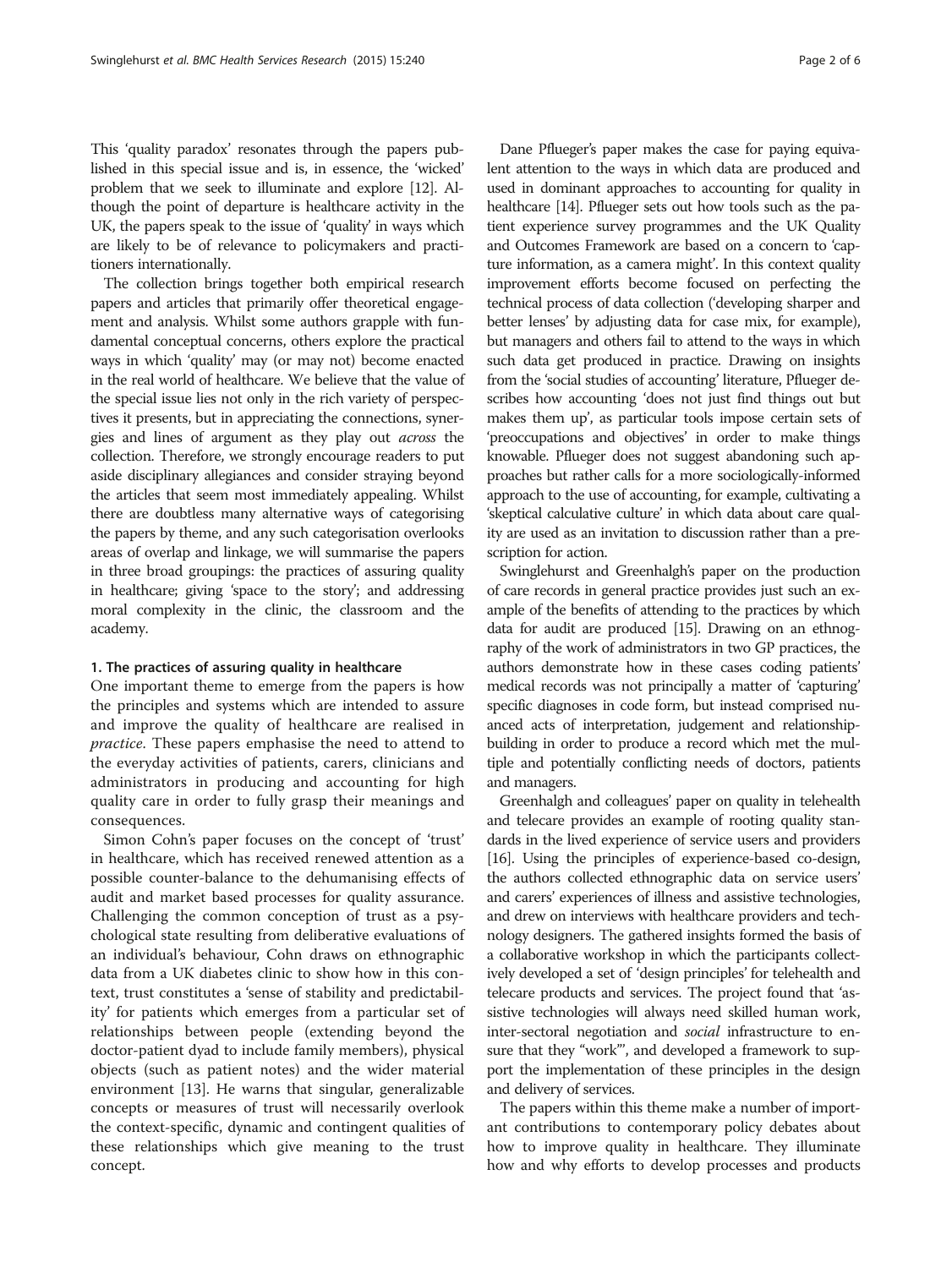intended to ensure against quality problems necessarily fail in their ambitions to certainty, and can in fact be insidious. They emphasise how all systems, processes and technologies are in practice socially negotiated, and warn that a failure to attend to this fact can result in ineffective policies and unintended consequences. The papers also illustrate that while it is necessary to recognise the limitations of dominant rational systems of audit and management, it is important to move beyond pitching the 'rational' against the 'real', or 'systems' against 'human' approaches, and to attend instead to how people can and do overcome the dysfunctional and counterproductive effects of dominant approaches to assuring the quality of healthcare in practice.

## 2. Giving 'space to the story'

The papers in this theme focus on the gap between what is easily measurable and what is meaningful in relation to the quality of healthcare, and critique the tendency for dominant approaches to quality evaluation to privilege the former.

Kelly et al. provide a practical illustration of using narrative and interpretation to bridge the world of biomedicine and the patient's life-world [\[17\]](#page-4-0). They report on a project which used sewing workshops with local Bangladeshi women as a site for developing conversations about key health issues such as the importance of vitamin D. Through art and story-sharing the women found a way to explore issues that might not otherwise have been discussed or heard within the constraints of the consulting room. While the project outcomes may be difficult to measure, participants gained confidence through sharing stories and experiences, and group discussion gave precedence to the patients' narratives, while still enabling clinicians to share their own expertise. The authors conceptualise the quality of these encounters in terms of 'ensuring a space for the story' for both patients and professionals.

The potential value of offering staff and patients the opportunity to share stories and experiences is also explored in Thomson's paper [[18\]](#page-4-0). Thomson describes an innovative outpatient project that used design-led, participatory methods based on the metaphor of the patient's journey to help patients with multiple sclerosis and health care staff to develop a collective vision of how care could be improved in the outpatient department in the future.

Renedo and Marston highlight a particular challenge that may arise from efforts to involve patients in quality improvement initiatives. Drawing on ethnographic observation and analysis of interviews with patients engaged in this work, the authors advise practitioners to be aware that neoliberal ideals and rationalities dominant in policy and service delivery contexts may shape patients' own accounts of what quality improvement means (or should mean) in practice [[19\]](#page-4-0). They report that although patients' accounts initially focused on quality improvement as dependent on collective action, they quickly shifted towards an emphasis on the responsibilities of the individual patient to improve their own health. This finding resonates with Pflueger's suggestion that how quality is accounted for and operationalised in dominant health policy discourse actively shapes practices on the ground in ways that can be constraining as well as enabling [\[14\]](#page-4-0).

Papers by Tomlinson, and Farr and Cressey, also address the need to ensure a space for the story, this time with a particular focus on professionals' narratives [[20,21](#page-4-0)]. Authors of both papers argue that this space should be one in which the tacit, intangible and relational dimensions of care can be voiced, and heard, as important aspects of quality in practice. Through indepth qualitative interviews with health professionals and managers, Farr and Cressey conclude that staff values and personal and professional standards are core to understanding how quality is co-produced in service interactions, challenging us to consider that what emerges in practice may not always align with standard performance metrics and may, at times (and for good reason) be at odds with accepted 'best practice' [\[21\]](#page-4-0). Tomlinson suggests that one way to access these values and standards is through narrative clinical supervision, which can foster a culture that is supportive, educational, selfcritical, outward-looking, patient-focussed, and centred on patient safety and quality care [\[20](#page-4-0)].

Millar et al. present findings from an interview study in which they analysed the narratives of national NHS policy actors on the role of hospital board oversight of quality and safety [[22\]](#page-4-0). The authors weave these narratives around two key themes developed from the academic literature on assuring quality: 'trust' and 'intelligence'. In particular the authors argue for the importance of triangulating different forms of intelligence to inform quality and safety activities, bringing together performance data (such as hospital acquired infection rates) with 'softer' forms of intelligence gained through feedback and interactions with staff, patients and the public. They call for a form of trust that goes beyond usual metrics and proactively engages the qualitative dimensions of hospital life, "characterised by styles of leadership and behaviours that are attentive to the needs and concerns of both staff and patients".

The papers in this section challenge normative understandings of quality, that is the 'taken-for-granted' ways in which 'quality' tends to be conceptualised and 'talked about'. For these authors, a full appreciation of 'quality' means paying close attention to the unmeasurable, relational and (relatively) 'hidden' dimensions of care by seeking to connect with the values, culture and life-worlds of patients and staff. 'Stories' are one important means of achieving this.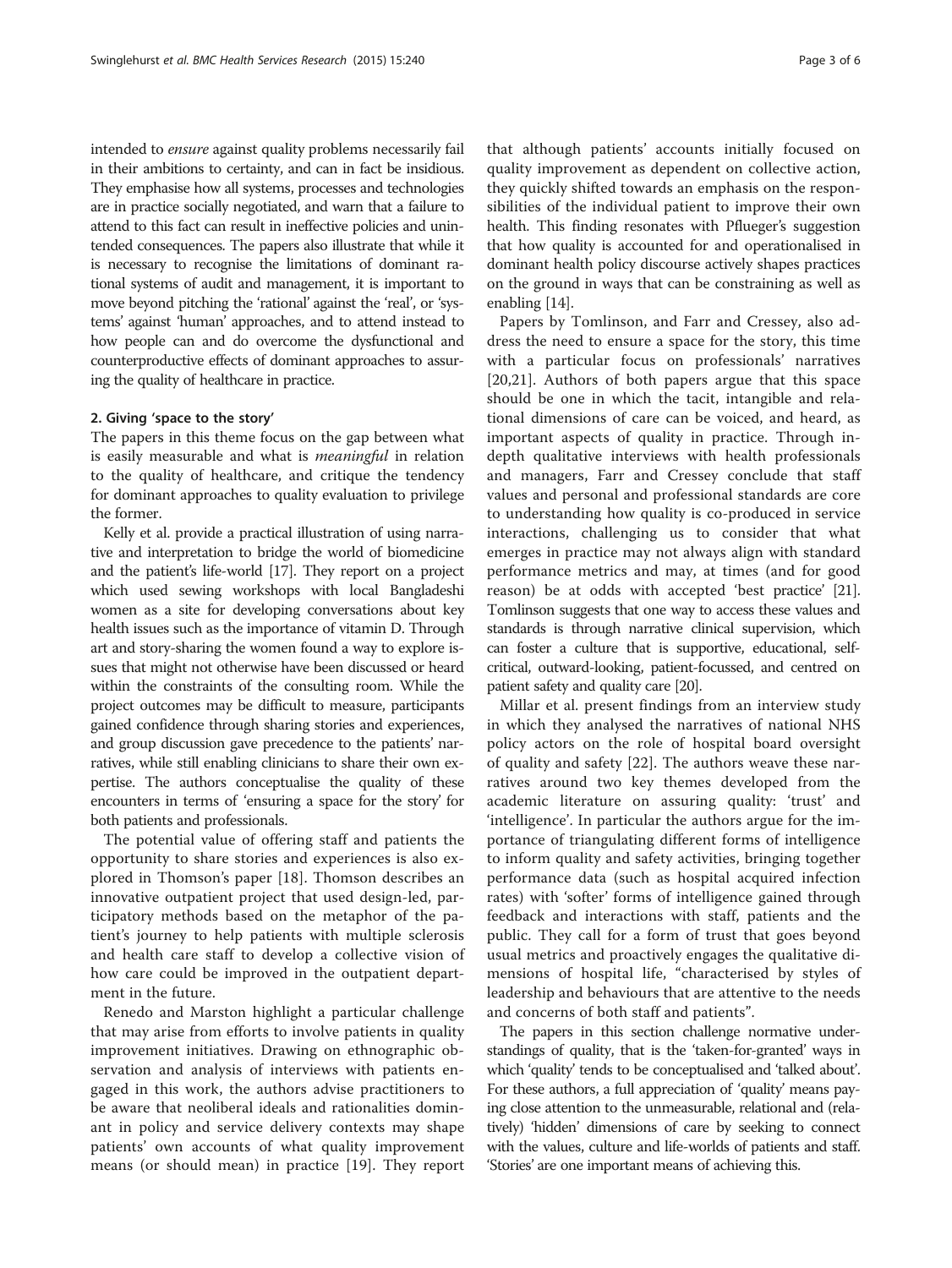# 3. Addressing moral complexity in the clinic, the classroom and the academy

The papers in this final theme all focus on the 'ethical' in order to tackle notions of quality from a distinctly normative perspective. The first paper by Emmerich et al. suggests that we should reflect on the ethical consequences of quality of care discourses and the instruments of governance that have arisen in their wake [[23](#page-5-0)]. Concern for the quality of care has become translated into particular bureaucratic processes that seek its assurance through audit. Emmerich et al. argue that bodies like the Care Quality Commission (CQC) are therefore predisposed to privilege what is auditable over what is not. The reflexive nature of social reality means that institutions that are subject to such audits respond by prioritising the phenomena that are measured by 'quality of care' instruments. This can have adverse consequences for quality of care as what is not, or cannot be, subject to audit and evaluation may become neglected, deprioritised and otherwise compromised; 'quality of care' audits can be seen as 'symbolically violent'. In a message that resonates with that of Pflueger [[14](#page-4-0)], the authors do not recommend abandoning the audit approach entirely. Rather, they suggest that there is an ethical need to acknowledge the limitations of audit and work to augment and modulate the ways in which quality of care is evaluated and subsequently managed.

Stevenson et al. engage with the ethical review of research from the perspective of its quality [[24](#page-5-0)]. In recent times there has been a growing concern about the way in which processes and procedures of ethical governance impact on research, especially qualitative social science research [[25\]](#page-5-0). The authors begin with what is, by now, a reasonably familiar point: qualitative research tends to be poorly received by Research Ethics Committees (RECs) and IRBs (Institutional Research Boards). Not only has this observation failed to drive any real change to the approach taken to ethical review, but the authors present evidence of a more worrying concern that the quality of some types of research may be compromised because of the failure to revise the approach taken to ethics review. Drawing on their own experience with the UK's National Research Ethics Service (NRES), Stevenson et al. argue that the current 'pre-dictive' approach to review fails to recognise one of the key virtues of a qualitative approach - its fluid or iterative nature, whereby the research process is responsive to insights generated as the research proceeds. As such, the review process impacts negatively on the quality of qualitative research. The authors do not call for an end to ethical review but suggest an alternative approach which they call 'iterative ethics'. This would, they argue, allow researchers to engage with review committees without compromising the integrity of qualitative research or the ethical relationship between researchers and research participants. In short, Stevenson et al. identify an urgent need to reflect critically on the ethics of ethical review.

Wintrup also draws our attention to an important problem which is not usually addressed in ethics education for clinicians. She is critical of the tendency of training courses to focus on solving problems, with insufficient attention paid to the complex, 'contested arenas' or broader 'imperfect' socio-political contexts in which ethical problems in healthcare occur [\[26](#page-5-0)]. Wintrup recommends that we reject the tendency to simplify cases, instead embracing the 'case' as a complex, socially situated and constructed phenomena, influenced by broader structural conditions and macro political arrangements of power and influence. She urges educators to embrace these issues and suggests that in doing so healthcare professionals will become more inclined to consider and engage with the ethico-political questions raised by the provision of health care. This, she suggests will contribute to securing a quality healthcare service for the future.

In the final paper within this theme, author Iona Heath opens with the challenging and thought-provoking statement that quality is a contemporary catchword "that seldom has real substance and all too often become a slogan for the exercise of power" [[27](#page-5-0)]. Quality assurance and evaluation, she argues, have become an irresistible machine that bends practice to its will. This machine absorbs the time, attention and resources of frontline practitioners and does so largely in the interests of conformity and standardization, objectifying both patient and doctor and ignoring all that is unique in their human subjectivity. For example, Heath points out that the Quality and Outcomes Framework applied to UK General Practice is designed on the basis of average or 'standardized' patients, and constructed on the basis of populations without co-morbidities or other complicating factors, a model which she suggests is, at best, inappropriate. Like several other authors in this collection she is also critical of over-reliance of quality assessment on quantitative data: "numbers have taken the place of words" as our understanding of quality has been restricted by our preference for quantification. She ends on a salutary note: "we waste effort, money and time collecting data and pursuing quality targets so that we have less time to listen and we risk losing sight of the human suffering subject".

# Moving beyond the quality paradox

In common with other 'wicked' problems [\[12\]](#page-4-0) there is no single simple solution to the 'quality' of healthcare conundrum. However, the clear message from this collection is that the assumptions which underpin many, if not most, current approaches to managing the 'quality' of healthcare lie open to contest. How quality is often imagined in the minds of health policy makers and practitioners is not – it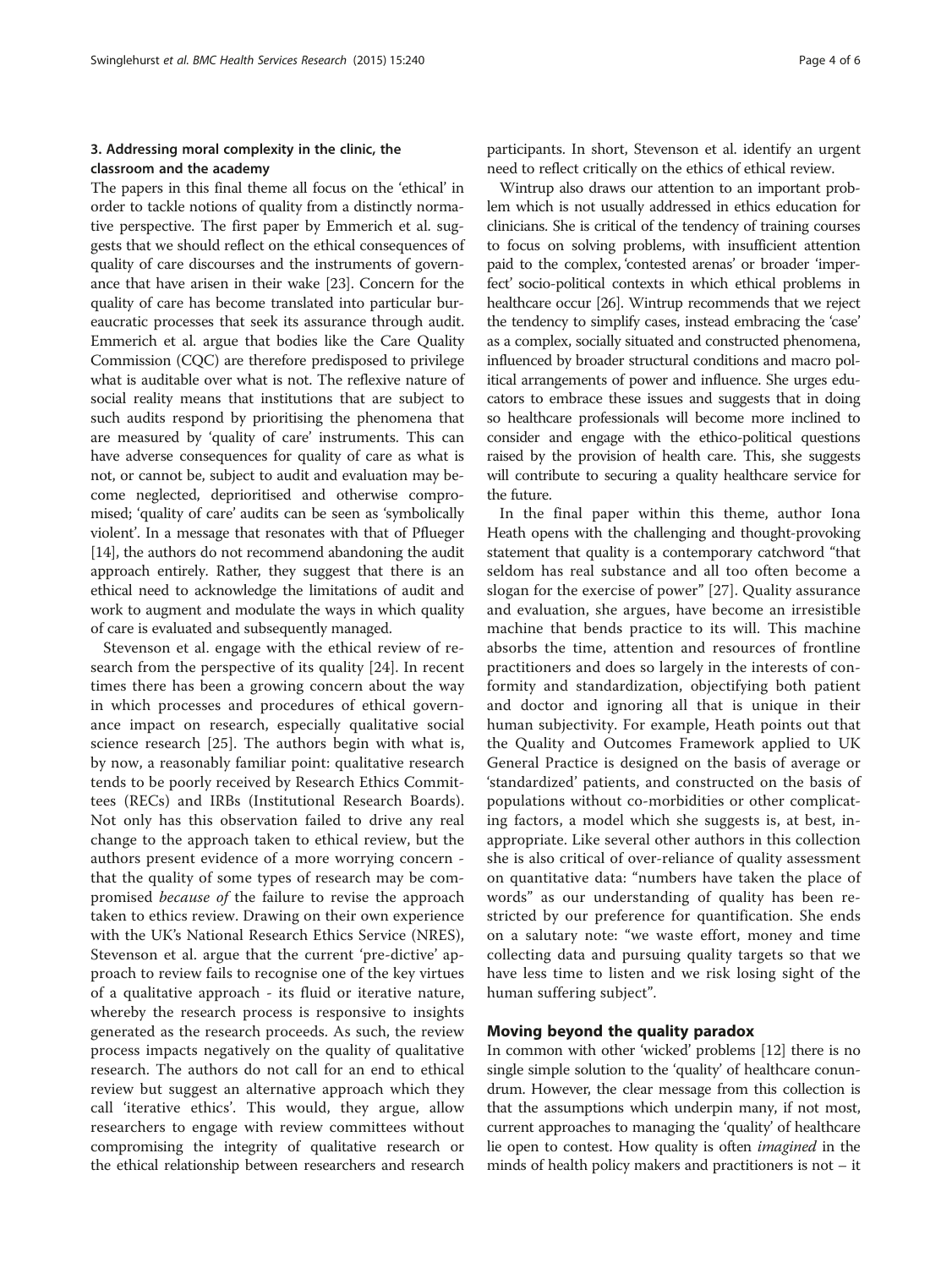<span id="page-4-0"></span>would seem - how it comes to be. Several of the papers in this collection offer promising suggestions for more constructive approaches to improving the 'quality' of care providing some glimpses of possible alternative practices. They challenge us to be more imaginative in how we 'measure' quality and more committed to seeing any such 'measurement' as a starting point in the project of characterising care in the context of complex, inherently unpredictable environments populated by unique individuals with unique needs [\[23,24,27](#page-5-0)]. Suggestions that arise from this collection include fostering a 'skeptical calculative culture' [14], and giving more explicit consideration to what measurement practices such as audit are capable of revealing, concealing and producing [14[,23\]](#page-5-0), and triangulating different forms of data, deliberately seeking out connections and disconnections between them [14,22]. We are reminded that quality of care involves arrangements of people, practices and materialities that go beyond the patient-clinician dyad [13,15,16,22], and that standards of care quality must be rooted in the lived experience of patients, their carers, clinicians and managers [16-18,21,22], rather than on impoverished proxy representations. Finally, there is a moral imperative to ensure that professional education embraces the morally complex, messy realities of patients' lives and socio-political contexts within which patients and practitioners interact [20,[26,27](#page-5-0)].

We would like to express our grateful thanks to the editors of the six participating journals at BioMed Central (BMC Medicine; BMC Health Services Research; BMC Medical Ethics; BMC Family Practice; BMC Medical Education; Philosophy, Ethics and Humanities in Medicine) for making possible this cross-journal special issue by utilising their Open Access online publishing space. We can think of few other platforms that would bring together such an eclectic group of papers, and hope that this project may sow a seed for similar publishing ventures that connect otherwise dispersed and seemingly 'unconnected' facets of wide ranging topics such as 'quality' in healthcare.

#### Competing interests

The authors declare they have no competing interests.

#### Authors' contributions

The conference on which this special collection and editorial are based was organised by a committee comprising all of the authors of this editorial, led by DS. DS acted as Associate Editor for the cross-journal collection to which this editorial contributes and refers. All of the included papers were subject to independent peer review in line with BMC editorial policy. All of the authors (DS, NE, JM, SP, SQ) contributed to writing the paper. All authors read and approved the final manuscript.

#### Acknowledgments

The conference on which this collection of papers is based was supported financially by Cumberland Lodge as part of the Cumberland Colloquium series and also by the Wellcome Trust, through an Ethics and Society Grant. It was held in association with the Open Section of the Royal Society of Medicine. The funders were not involved in writing of this manuscript nor in the selection or review of papers for the special collection.

#### Author details

<sup>1</sup> Centre for Primary Care and Public Health, Queen Mary, University of London, London UK. <sup>2</sup>School of Politics, International Studies & Philosophy Queen's University Belfast, Belfast UK. <sup>3</sup>Policy Directorate, The King's Fund, London, UK. <sup>4</sup>Department of Primary Care & Population Health, Institute of Epidemiology & Health, University College London, London UK. <sup>5</sup>Clinical and Communication Skills Unit, School of Clinical Medicine, University of Cambridge, Cambridge UK.

## Received: 11 March 2015 Accepted: 24 April 2015 Published online: 19 June 2015

#### References

- 1. Swinglehurst D, Emmerich N, Maybin J, Park S, Quilligan S. The Many Meanings of 'Quality' in Healthcare: Interdisciplinary Perspectives. Cumberland Lodge: Colloquium Report. 2013. Download from [www.cumberlandlodge.ac.uk/quality.](http://www.cumberlandlodge.ac.uk/quality) Accessed 29/4/2015.
- 2. Swinglehurst D, Emmerich N, Maybin J, Park S, Quilligan S. Rethinking 'quality' in health care. Journal of Health Services Research and Policy. 2014;19:65–6.
- 3. Institute of Medicine. Crossing the quality chasm: A new health system for the 21st century. Washington D.C: National Academies Press; 2001.
- 4. National Quality Board: Quality in the new health system. Department of Health; 2013.
- 5. Christianson J, Leatherman S, Sutherland K. Financial incentives, healthcare providers and quality improvements: a review of the evidence. London: Health Foundation; 2007.
- 6. Nelson J. Quality of care: a preface. Theor Med Bioeth. 2012;33:237–42. 7. McDonald R. Paying for performance in healthcare organisations.
- International Journal of Health Policy and Management. 2014;2:59–60. 8. Mid Staffordshire NHS Foundation Trust: Public inquiry - chaired by Robert Francis QC. Final Report. 2013. [www.midstaffspublicinquiry.com/report](http://www.midstaffspublicinquiry.com/report). Accessed 29/4/2015
- 9. Mannion R, Braithwaite J. Unintended consequences of performance measurement in healthcare: 20 salutary lessons from the English National Health Service. Intern Med J. 2012;42:574.
- 10. Farrar M. Bureaucracy and Regulatory review. A report of early findings and recommendations. London: NHS Confederation; 2013. available at: [http://](http://www.england.nhs.uk/iscg/wp-content/uploads/sites/4/2013/07/ISCG-003-002.pdf) [www.england.nhs.uk/iscg/wp-content/uploads/sites/4/2013/07/ISCG-003-002.pdf.](http://www.england.nhs.uk/iscg/wp-content/uploads/sites/4/2013/07/ISCG-003-002.pdf) Accessed 29/4/2015
- 11. Langdown C, Peckham S. The use of financial incentives to help improve health outcomes: is the quality and outcomes framework fit for purpose? A systematic review. J Public Health. 2013;36:251–8.
- 12. Gibson B. Framing and taming 'wicked' problems. In: Lin V, Gibson B, editors. Evidence-based health policy. Oxford: Oxford University Press; 2003.
- 13. Cohn S. 'Trust my doctor, trust my pancreas': the multiplicity of trust practices in health care settings. Philos Ethics Humanit Med. 2015;10:9.
- 14. Pflueger D. Accounting for Quality: On the relationship between accounting and quality improvement in the UK National Health Service. BMC Health Serv Res. 2015;15:178.
- 15. Swinglehurst D, Greenhalgh T. Caring for the patient, caring for the record: an ethnographic study of 'back office' work in upholding quality of care in general practice. BMC Health Serv Res. 2015;15:177.
- 16. Greenhalgh T, Procter R, Wherton J, Sugarhood P, Hinder S, Rouncefield M. What is quality in assistive living technology? The ARCHIE framework for effective telehealth and telecare services. BMC Med. 2015;13:91.
- 17. Kelly M, Rivas C, Foell J, Llewellyn-Davies J, England D, Cocciadiferro A, et al. Unmasking quality: exploring meanings of health by doing art. BMC Primary Care. 2015;16:28.
- 18. Thomson A, Rivas C, Giovannoni G. Multiple Sclerosis Outpatient future Groups: Improving the quality of participant interaction and ideation tools within service improvement activities. BMC Health Serv Res. 2015;15:105.
- 19. Renedo A, Marston C. How patients perceive and shape 'quality': an ethnographic study of patient involvement in healthcare quality improvement. BMC Health Serv Res. 2015;15:122.
- 20. Tomlinson J. Using clinical supervision to improve the quality and safety of patient care: a response to Berwick and Francis. BMC Med Educ. 2015;xx:yy-zz.
- 21. Farr M, Cressey P. Understanding staff perspectives of quality in practice in healthcare. BMC Health Services Research. 2015;15:123.
- 22. Millar R, Freeman T, Mannion R. Hospital board oversight of quality and safety: a stakeholder analysis exploring the role of trust and intelligence. BMC Health Services Research. 2015;15:196.